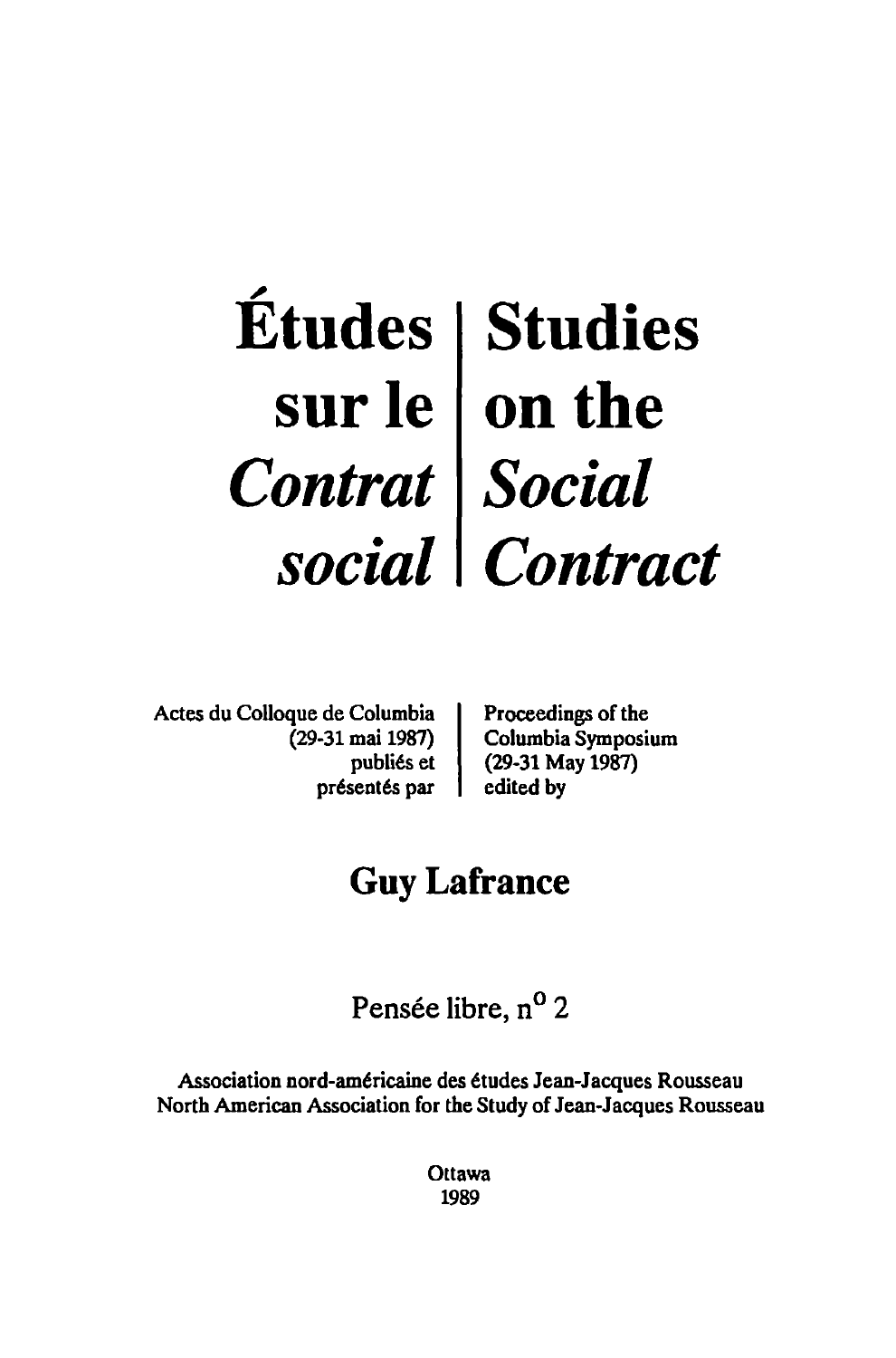#### Données de catalogage avant publication (Canada)

Vedette principale au titre:

Etudes sur Ie Contrat social = Studies on the Social contract

(Pensée libre; no 2) Texte en français et en anglais. Comprend des références bibliographiques. ISBN 0-9693132-1-7

1. Rousseau, Jean-Jacques, 1712-1778. Contrat social--Congrès. I. Lafrance, Guy II. Association nord-américaine des études Jean-Jacques Rousseau. III. Titre: Studies on the Social contract. IV. Collection.

#### Canadian Cataloguing In Publication Data

Main entry under title:

Etudes sur le Contrat social  $=$  Studies on the Social contract

(Pensée libre : no. 2) Text in French and English. Includes bibliographical references. ISBN 0-9693132-1-7

1. Rousseau, Jean-Jacques, 1712-1778. Contrat social-Congresses. I. Lafrance, Guy II. North American Association for tbe Study of Jean-Jacques Rousseau. III. Title: Studies on the Social contract. IV. Series.

|  | <b>JC179.R9E88 1989</b> |  | 320'.01 | C90-090062-8F |
|--|-------------------------|--|---------|---------------|
|--|-------------------------|--|---------|---------------|

JCI79.R9E881989 320'.01 C90-090062·8P JCI79.R9E881989 320'.01 C90-090062-8P

Ouvrage publié grâce au concours de l'Association nord-américaine des études Jean-Jacques Rousseau et grâce à une subvention du Conseil de recherche en sciences humaines du Canada,

The publication of this volume was made possible by the co-operation of the North American Association for the Study of Jean-Jacques Rousseau and by a grant from the Social Sciences and Humanities Research Council of Canada.

e Association nord-americaine des etudesJ ean·J acq ues Rousseau / North American Association for the Study of Jean-Jacques Rousseau, 1989

ISBN 0-9693132-1-7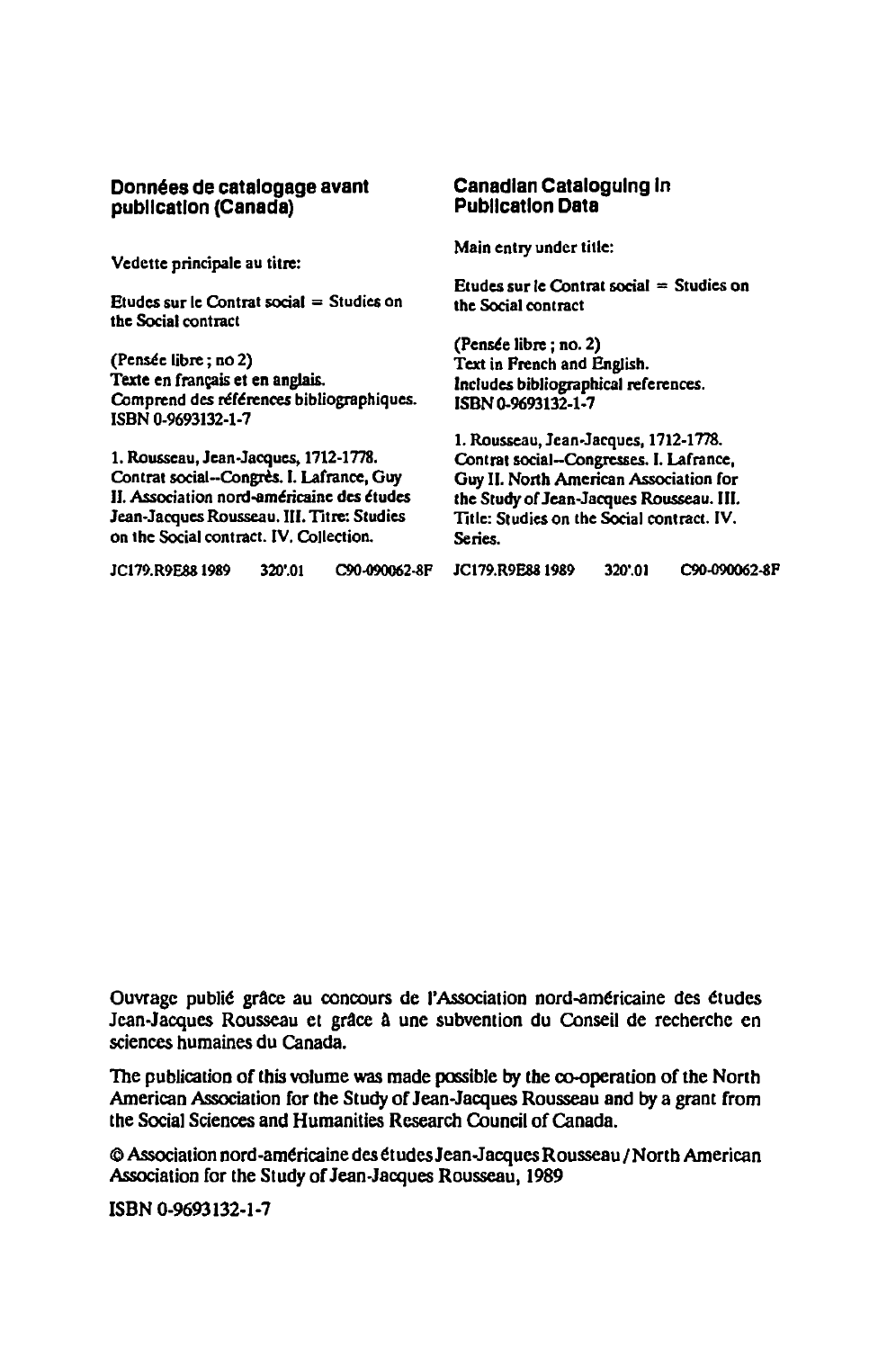## ROUSSEAU'S *SOCIAL CONTRACT,*

## THE COMMON GOOD, AND THE GUILTY

Rousseau's *Social Contract-and* especially his concept of *La volonté générale*—has often puzzled readers. While this is perhaps only to be expected of a work that Jean-J acques himself told his editor Reywas "austere" and "fit for few readers," the subsequent fame and influence of Rousseau's ideas compels us to reflect further on their meaning.

Perhaps some of the central puzzles in the text can be clarified if Rousseau's argument is reconsidered in the light of research in disciplines other than political theory narrowly defined. Elsewhere, for example, it has been suggested that the *volante generale* is a concept based on Newtonian physics, which served as Rousseau's model in defining a standard of judging observed phenomena (Masters, 1968). Here we would like to suggest comparable insights that can be derived by considering the concepts of the "collective good" and "guilt" in such diverse fields as ancient Greek metaphysics, contemporary game theory and evolutionary biology, and 17th century theology.

### I. The Common Good and the Problem of the One and the Many

Rousseau's knowledge of Plato-and most specifically of Plato's *Republic--cannot* be in doubt: in Book I of the *Emile,* Plato's work is taken as the model of an analysis of education and human social life which Rousseau will attempt to reconsider in his own work. Plato's best regime represents the clearest attempt among the ancients to depict a political regime that fully embodies the Common Good of a human society.

To understand the presuppositions of the Platonic Idea of the Common Good, we can hardly do better than to consider how Plato's best student, Aristotle, viewed the issue. In Book IT of the *Politics,*  Aristotle criticizes Plato's best regime on the grounds that it stresses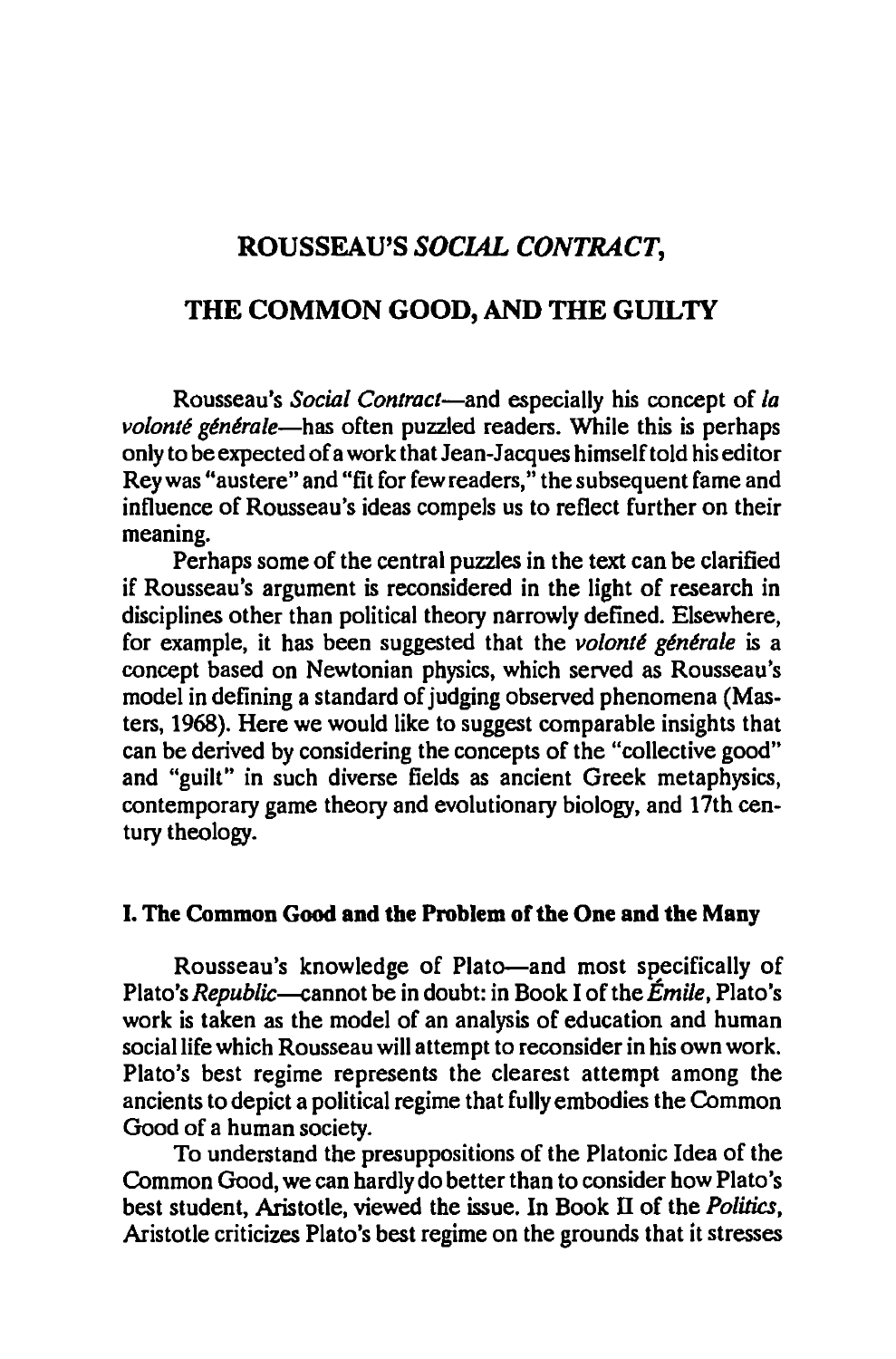the "one-ness" of the community at the expense of the diversity or heterogeneity of the many who comprise the city. In short, for Aristotle, Plato's best regime articulates the problem defined, at the level of metaphysics, as the identification of an "essence" or "nature" that makes any "thing" *one* entity or a whole.

In the regime proposed by Socrates in the *Republic,* the oneness of the city is to be achieved by an equality of the sexes (abolishing the heterogeneity of male and female "natures"), a community of women and children (abolishing the heterogeneity of the family), and a community of property (abolishing the heterogeneity of wealth and possessions). For Aristotle, the result of Socrates' proposals would be contrary to any city that could actually exist because where everything is "common," the attachment to those common things is "watery." The regime of the *Republic* is thus defective because it focuses on the "one" to the exclusion of the heterogeneous "many" who must comprise any human community.

In Book I of the *Emile,* Rousseau's treatment of the one-ness of the natural man and the fractional nature of the citizen shows that he was profoundly aware of this ancient issue. In seeking to transcend the contradictions which seemed to vitiate modern political life, Rousseau thus had to confront the question of how to combine a devotion to the "common good" (which is emphatically one and the same for each individual) and the heterogeneity of the private or individual interests of the many who comprise the city.

Hobbes had sought to resolve this problem by returning to the theory of society as a "convention" or contract that had been outlined by the pre-Socratics, but transforming their argument for individual benefit into a device for constructing a powerful centralized State. In the Hobbesian view, the collective good can result if and only if a leader or government (the Sovereign) can insure that obedience to the law will either provide greater individual benefits or have greater costs than are possible from selfishness.

The construct of the *Leviathan* thus differs from the regime of Plato's *Republic* in a fundamental way. In the Hobbesian view, the only "one-ness" that is unambiguously natural is that of the individual human being. The collective good is merely a product of the individual assessments of the costs and benefits of forming a social contract. It is never possible for the individual to surrender or "alienate" the natural right to life; as a result, even the most legitimate regime cannot expect a subject to sacrifice life or property for the common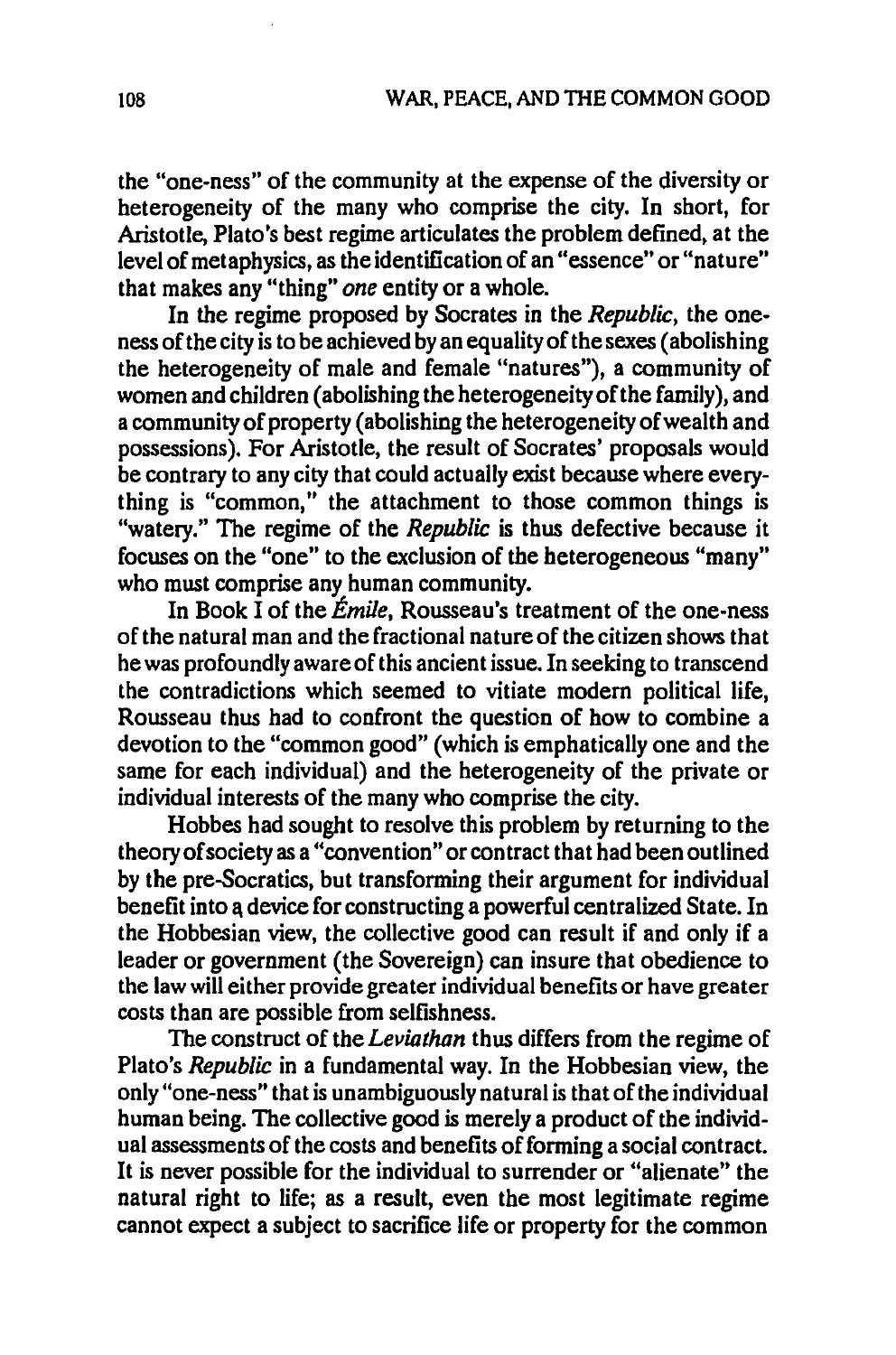good except insofar as that individual does so out of fear that the failure to obey the law will produce even greater evils.

For Hobbes, and the moderns who follow his approach, the "common good" is merely a product of individual choice. As a consequence, there need be no sense of guilt or shame should the individual choose to reclaim his inalienable rights to "life, liberty, and estate" or "life, liberty, and the pursuit of happiness." On the contrary, the tradition of Hobbes, Locke, and Jefferson requires that all citizens be fully conscious of their natural rights and willing to reclaim them should the governing authorities invade the sphere of judgment naturally belonging to the individual. Obvious in the domain of religious toleration, this aspect of what has come to be called modern liberal democracy can be derived—on the metaphysical level—from the assertion (made emphatically by Machiavelli and simply accepted by Hobbes, Locke, and other moderns) that political communities are and can only be "mixed bodies" of an artificial or unnatural nature. The only "one" that is truly "one" is the human body. The city, as city, is a "many" of convenience or convention.

Rousseau found this understanding profoundly disturbing. On the one hand, he was fully aware of the power of the criticisms of Socrates' proposal in the *Republic* that had characterized the Western philosophic tradition from Aristotle to Hobbes. The total abolition of the one-ness of the private individual is unnatural, and would indeed be merely laughable were it not for the extent to which the regime of Sparta approximated it. The defects of the Spartan regime, the need to explain how such a unity could arise among animals who had lived in an asocial "state of nature" *(Second Discourse),* and the incompatibility of such an ancient city with Christianity (cf. *Social Contract,* IV, viii), rendered it particularly important for Rousseau to confront the Hobbesian alternative directly.

At the same time, Rousseau saw clearly three related defects in Hobbes' thought. The first, and most obvious, is the abandonment of *any pretense at a regime with unity, and therewith of any sense of the common good. This contradicts our awareness that the legitimate political community has some* element of one-ness, even if that unity doesn't completely obliterate the private interests of its members. Some elements of social life-at a minimum, the defense against foreign invaders-are "common goods" in that all benefit from them, and if all benefit, each and every individual benefits.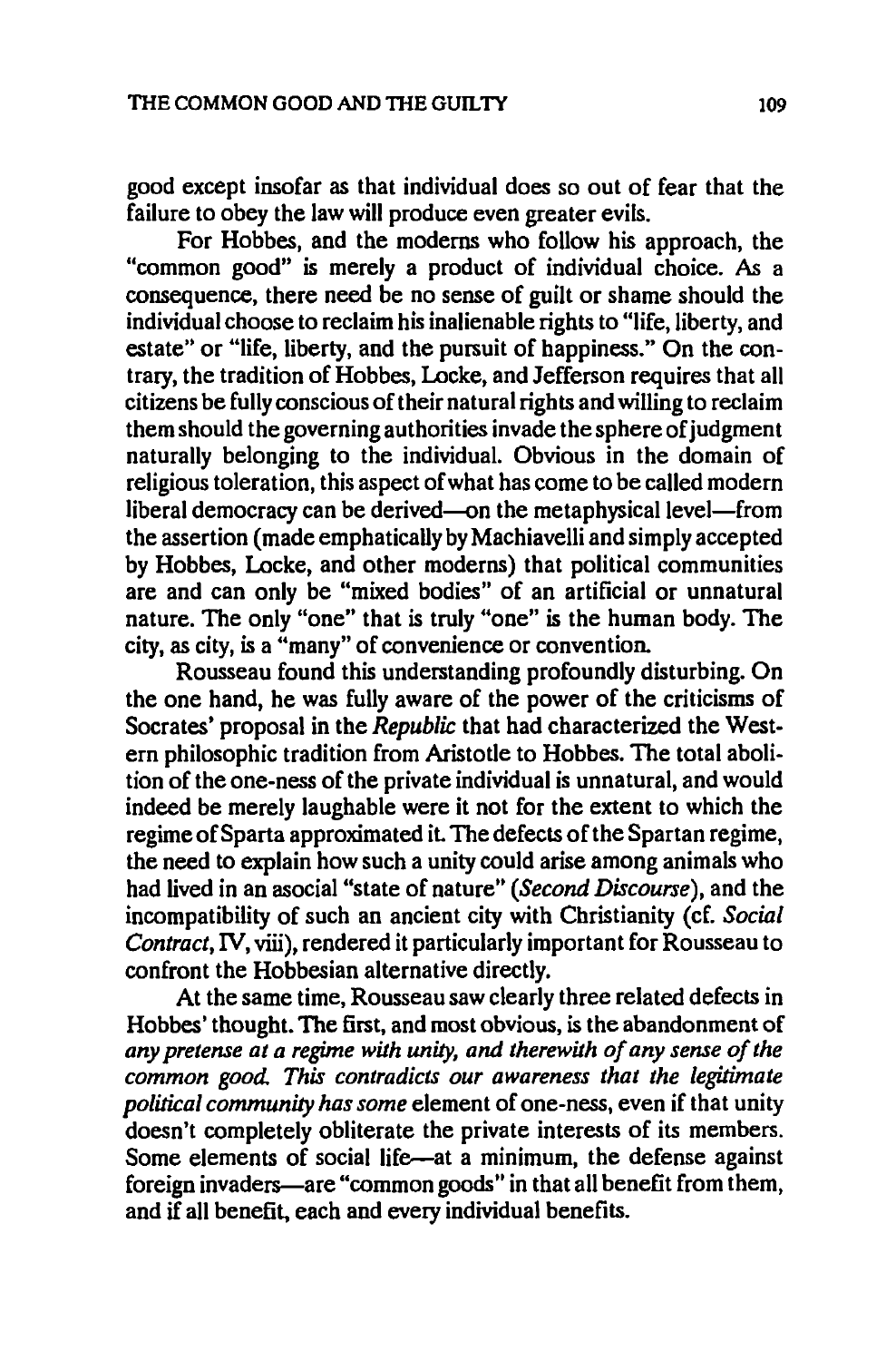Second, Hobbes' solution to this problem presupposes that, on the emotional level, government rests on fear rather than a positive attachment to the community. Rousseau rejects the argument that rational calculation of purely individual interest leads to cooperation with others because he sees that such calculation leads to the exploitation of others in the absence of an omnipotent police force. The Hobbesian solution of relying on fear rather than simple interest can work within limits if enforcement is always effective, but the limits of such a State are soon reached. What is needed is something to give a positive attachment to the regime: emulation, pride, identification with the regime-in short, patriotism *(First Discourse)*.

The third issue, perhaps of equal moment, concerns the absence of the feeling of guilt or shame in the Hobbesian solution. That the natural desires of humans are, in themselves, "no sin" *(Leviathan, I,*  xiii) need not have been problematic for Rousseau; in the state of nature of the *Second Discourse,* such passions are viewed not merely as natural necessities, but as themselves "naturally good." But once humans have evolved such sentiments as *amour-propre* (pride), giving rise to unnatural feelings of social rivalry, Rousseau emphatically attacked the superficiality of a political solution that rested on rational calculation and fear to the exclusion of the "positive social sentiments" which alone could make life "sweet" and intrinsically pleasant *(Dialogues).* 

In psychological terms, Rousseau saw-as had the Platonic Socrates in the *Republic*—that any complete account of the human emotions that are active in society must include pride, guilt, and spiritedness *(thymos).* From the perspective of Christianity as well, obedience to the law can hardly be expected if individuals do not feel guilt and shame at the thought of selfish desires to seek private benefit at the expense of others or of the common good. Although the Christian view stresses guilt and treats pride as a sin, whereas the pagans considered pride as a necessary component of the moral virtues (cf. Aristotle's *Ethics),* the moderns following Hobbes relegate all such emotions to a secondary status and focus principally on a rational calculation of self-interest and fear.

Since Hobbes' citizen must be trained to reclaim his "inalienable" natural right, the Hobbesian social contract cannot create a civil unity capable of eliciting guilt or shame on the occasion of a violation of the law or pride in the "Fatherland." That Rousseau himself took this argument with utmost seriousness is exemplified by the argument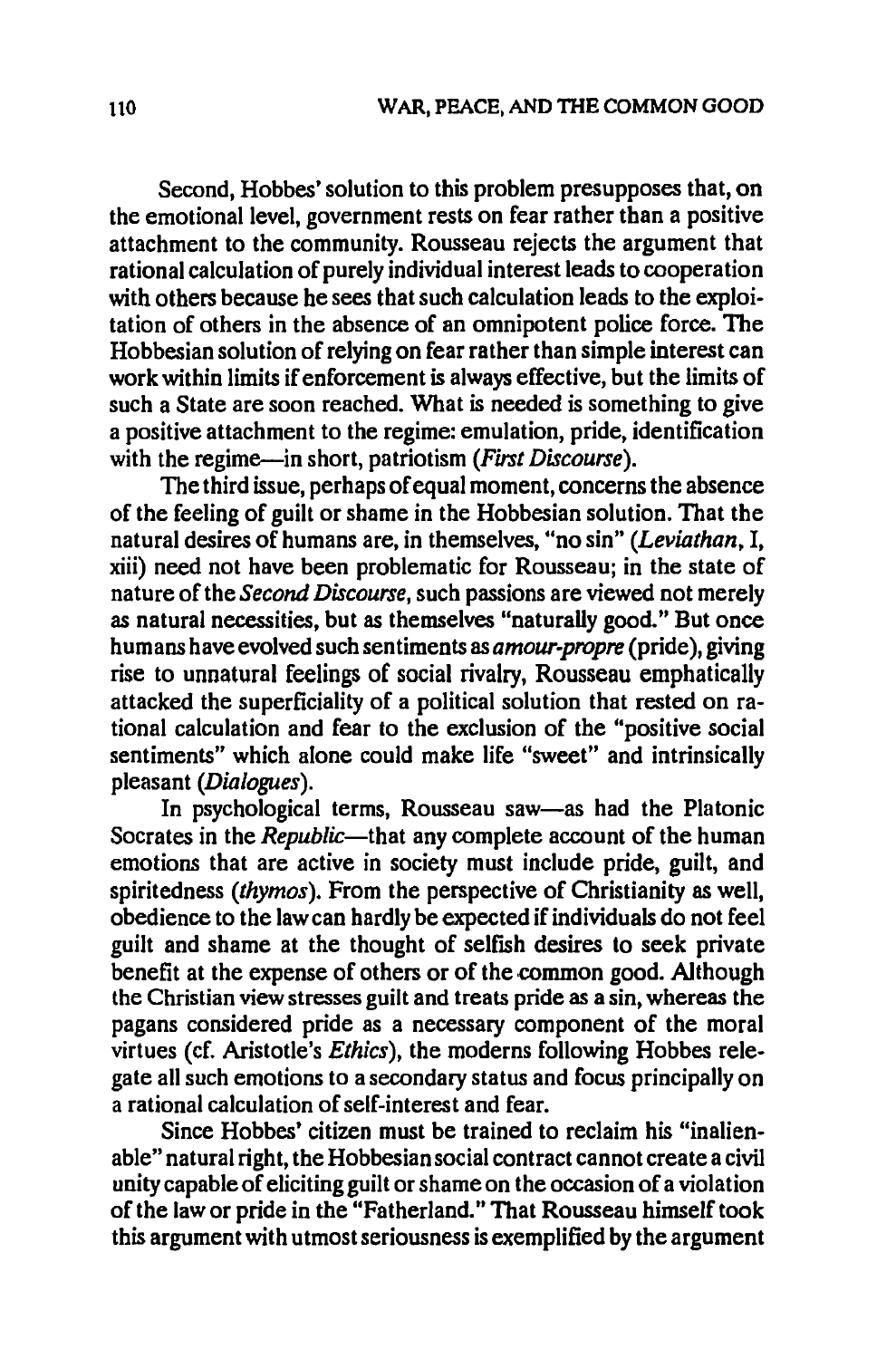of the "violent reasoner" in the *Second Discourse-and,* even more emphatically, by the fact that when Diderot attacked this position in the name of a traditional view of the common good, Rousseau accepted the implication that he shared the Hobbesian critique of the tradition *(Political Economy).* 

For Rousseau, therefore, the political problem could be restated as a hitherto unresolved tension between the concept of civil unity expressed by the Platonic Socrates in the *Republic* and retained in the traditional view of the common good, and the Hobbesian challenge to that unity on the ground that only the individual is a natural whole. To be sure, Aristotle had suggested a way of transcending the contradictions between individual self-interest and collective benefits; indeed, by quoting Aristophanes' speech in Plato's *Symposium (Politics,* II), one might say that Aristotle even intimated that Plato himself shared such a dialectical view of the political relationship between the one and the many.

Rousseau, like Hobbes, held that this solution could not be adequate because it rested on an imperfect notion of the natural grounds of obligation. For Hobbes, this rejection was ultimately based on the defective physics of the ancients, whereas for Rousseau it stemmed from their undue reliance on reason and intellectual virtue, human capacities that are both unnatural and inaccessible to all but the rarest individuals. In Rousseau's eyes, the classic philosophic understanding was impossible as the ground for the common good because it was the result, not the cause, of civilized social life *(Geneva Manuscript,* I, ii). For this reason, in fact, Rousseau turned to ancient political practice rather than ancient philosophy, praising above all the legislators of antiquity who knew how to use symbolic means of persuasion that did not depend on reason and intellectual virtue *(First Discourse, Social Contract,* II, vii; *Government of Poland,*  Ch.2).

## II. Collective Goods, Rationality, and the "General Will"

On one level, Rousseau's solution to the problem of the one and the many involved a reconsideration of Hobbes' criteria of rational self-interest. The utterly rational individual, perceiving only individual benefits because the self is the only natural whole, should always seek to violate the common good if this can be done with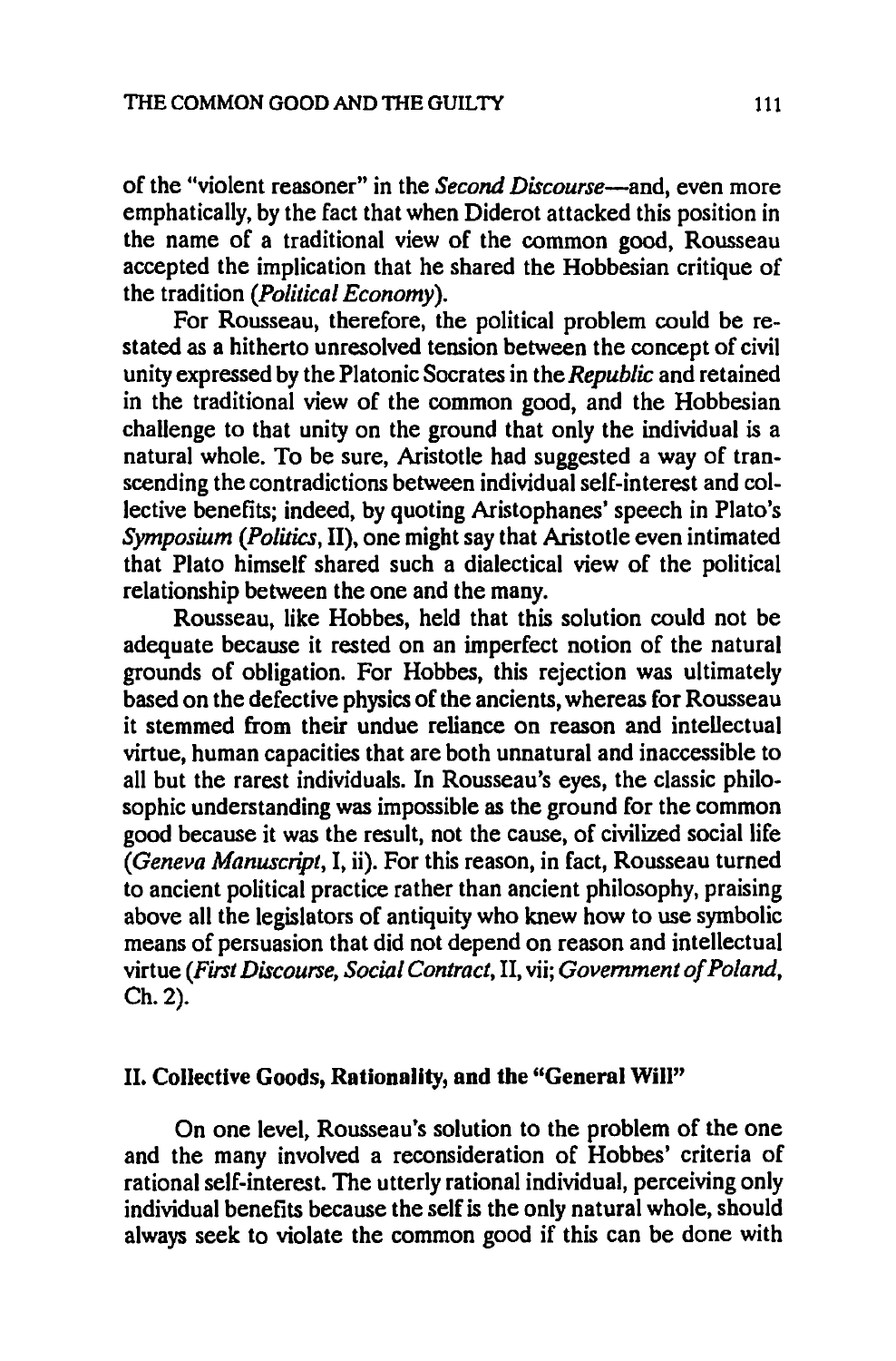impunity. Cooperation can only arise, therefore, when it is consistent with the self-interest of all participants.

This argument, which was used by the Sophists in ancient Greece to establish the "conventional" status of human laws, became the basis of the modern natural right tradition; more recently, it has been formalized in the version of "rational choice" or game theory known as the "Prisoner's Dilemma." Even where there are benefits of cooperative behavior and conflict results in mutual harm, as long as there are no guarantees that one's rival will cheat, fear of being the "sucker" will lead rational individuals to compete with each other (Axelrod, 1983).

The same argument arises from the perspective of evolutionary biology, since natural selection serves to benefit those organisms that behave in ways that optimize "reproductive success"; of two individuals in the same species, it seems at first as though all forms of "altruistic" or helping behavior should be unnatural (Alexander, 1974; Masters, 1983a). The asocial state of nature in Rousseau's *Second Discourse* articulates a basic problem that has been radically emphasized by contemporary social scientists and biologists alike.

To be sure, evolutionary models in what is popularly called "sociobiology" show that individuals may often (though not always) be expected to cooperate with close kin with whom they share genetic inheritance; insofar as kin will transmit genes identical to those of an individual, "reproductive success" is now defined as "inclusive fitness"-i.e., including the offspring of close kin as well as of the organism itself (Hamilton, 1964; Wilson, 1975). In a Prisoner's Dilemma between brothers, it becomes rational to cooperate in many situations that would be competitive for unrelated individuals *(Mas*ters, 1983a).

This condition does not resolve the issue of the common good, for the family unit is far from relevant to cooperation within a large and impersonal society. Just as Hobbes admits that individuals in his state of nature cooperate within the family on the basis of "natural lust" *(Leviathan,* I, xiii), Rousseau views the family as the only "natural society." What is needed is an explanation for cooperation between rational, selfish individuals who are not biologically related to each other.

Reciprocity between individuals who will encounter each other on repeated occasions has often been used as a key explanation of social cooperation. From the perspective of rational choice or game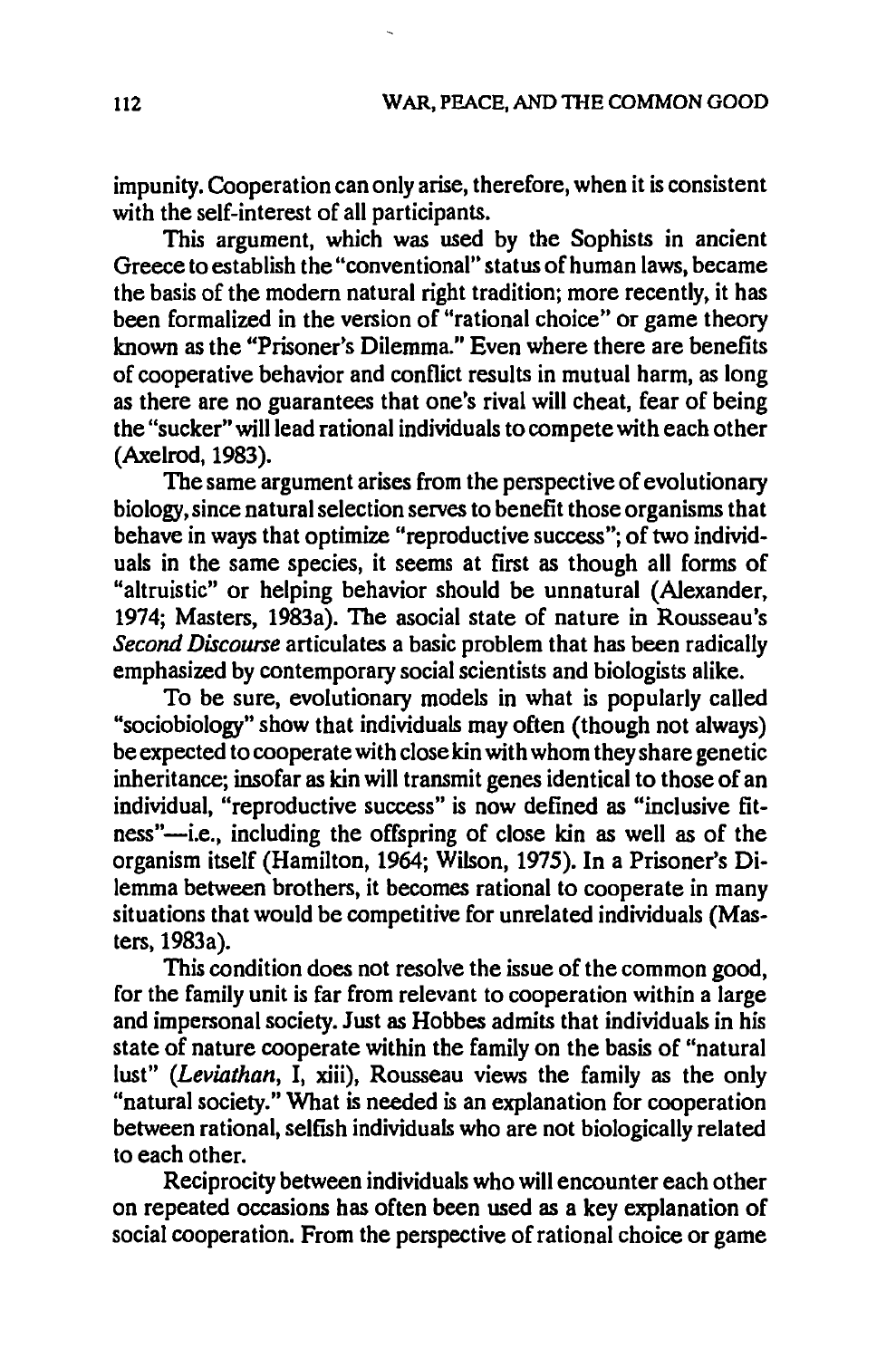theory (Axelrod, 1983), as in models of "reciprocal altruism" in evolutionary biology (Trivers, 1971), a rational individual should cooperate with a stranger or non-kin if it is likely that, in the foreseeable future, the two may interact again with a reversal of roles. The resulting "tit-for-tat" strategy of social behavior makes it difficult to imagine the formation of societies that transcend the relatively small scale societies of preliterate tribes based on kinship or reciprocity and governed by the *lex talionis.* 

Reciprocity might therefore explain the emergence of the primitive societies described in Rousseau's *Second Discourse* as the condition that was "the best for man" (ed. Masters, pp. 150-51). Once again, however, such a solution does not account for the emergence of a large society with a centralized government, in which the common good becomes an independent basis of the unity of the whole community. As in the celebrated image of the deer hunt in the *Second Discourse,* primitive societies leave individuals or families free to split off from the group whenever their self-interest is not consistent with further cooperation (Gruter and Masters, 1986: 231-47).

When rational choice theorists look at the question of an individual's reasons for contributing to a collective benefit, they conclude that-on purely selfish grounds-it is always most beneficial to pretend to contribute without actually doing so; such a "free rider" gains all the benefits of the collective good with none of the costs (Olson, 1965). In a democratic political regime, for example, a rational citizen should usually not bother to vote at all, for it is typically the case that a single vote will not influence the outcome at all—and the act of voting is certain to have real costs to the voter (Downs, 1954). Glaucon's description of the "ring of Gyges" (Plato, *Republic, II)*  describes a fundamental condition that is still the foundation of theoretical studies of social cooperation.

In contemporary choice theory, perhaps the sharpest statement of the Hobbesian problem is Garrett Hardin's well known image of the "Tragedy of the Commons": rational and self-interested individuals can always be expected to over-exploit collective goods as long as there is no coercive central government that has been formed by a common agreement to limit actions that are in the short term beneficial to individuals but mutually harmful over the long run (Hardin, 1968; Ophuls, 1973). The centralized State is, from the perspective of evolutionary biology, very hard if not impossible to explain (Campbell, 1972; Masters, 1983a).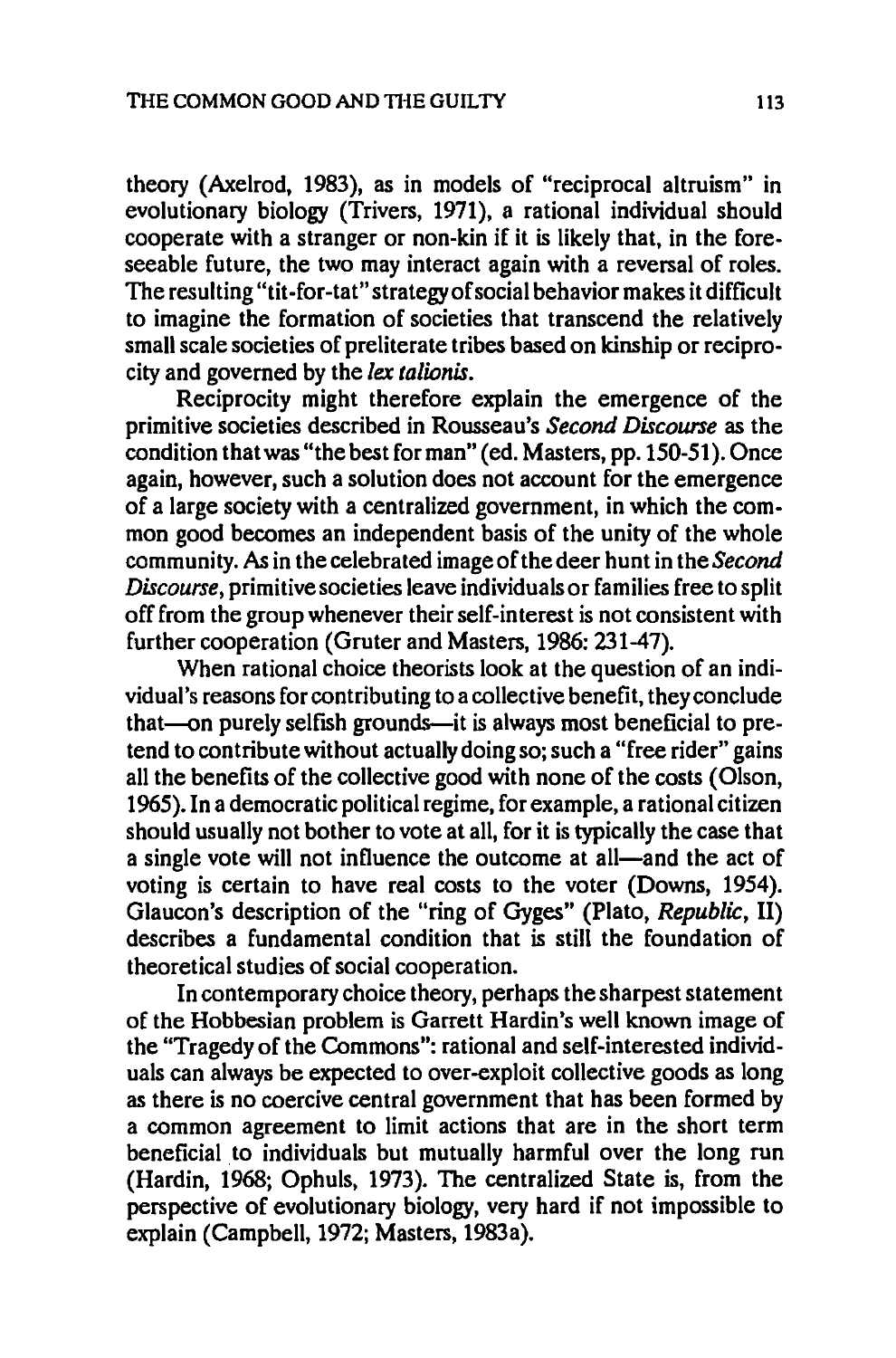That Rousseau saw the problem in terms akin to these contemporary theories is evident: "Is it not a necessary effect of the constitution of things that the vicious man profits doubly from his injustice and the probity of others? What more advantageous treaty could he conclude than one obliging the whole world, excepting himself, to be just, so that everyone will faithfully render him what is due him, while he renders to no one what he owes." *(Letter to d'Alembert,* ed. Bloom, p. 24). One can hardly imagine a philosophic formulation more directly parallel to the concept of a "free rider" (see also *Geneva Manuscript,* 1, ii). Rousseau was quite right to take Hobbes' criticism of the traditional belief in the common good with utmost seriousness.

Rousseau's solution is extraordinarily ingenious (Masters, 1983b). While admitting Hobbes' challenge to the traditional definition of virtue, Rousseau notes that any collective or common goodonce in existence-by definition provides benefits for the rational individual; precisely because society itself is *unnatural,* once civil societies have arisen they produce a dual interest in the individual: the private interest originating in the natural concern for the self *(moi)*, and the common interest created by the formation of an unnatural unity (Ie moi commun).

Among contemporary choice theorists, the same solution has been outlined quite incisively by Howard Margolis (1982). The rational individual living in a large-scale society has two sets of interests, which compete with each other: individual cost-benefit calculations are combined with the individual's judgment of collective goods. This explains observed phenomena that are otherwise inexplicable from the perspective of rational choice theories. Humans in democratic societies do vote, after all—indeed, some vote even in elections whose outcome seems to be a foregone conclusion. Even more to the point, citizens pay taxes, volunteer to serve in combat during wars, and otherwise willingly contribute to collective goods in ways that the Hobbesian approach to rationality can only derive from fear.

Rousseau's solution, like that of Margolis, presumes the existence of two competing sets of interests in the individual: we all want what is good for our group *and* what is good for ourselves. The dynamic of the *volante generaie* is precisely that it provides a mechanism for understanding how this approach to the common good can be just as "rational" as the selftshness of the individual in a Hobbesian state of nature or a Prisoner's Dilemma in contemporary game theory.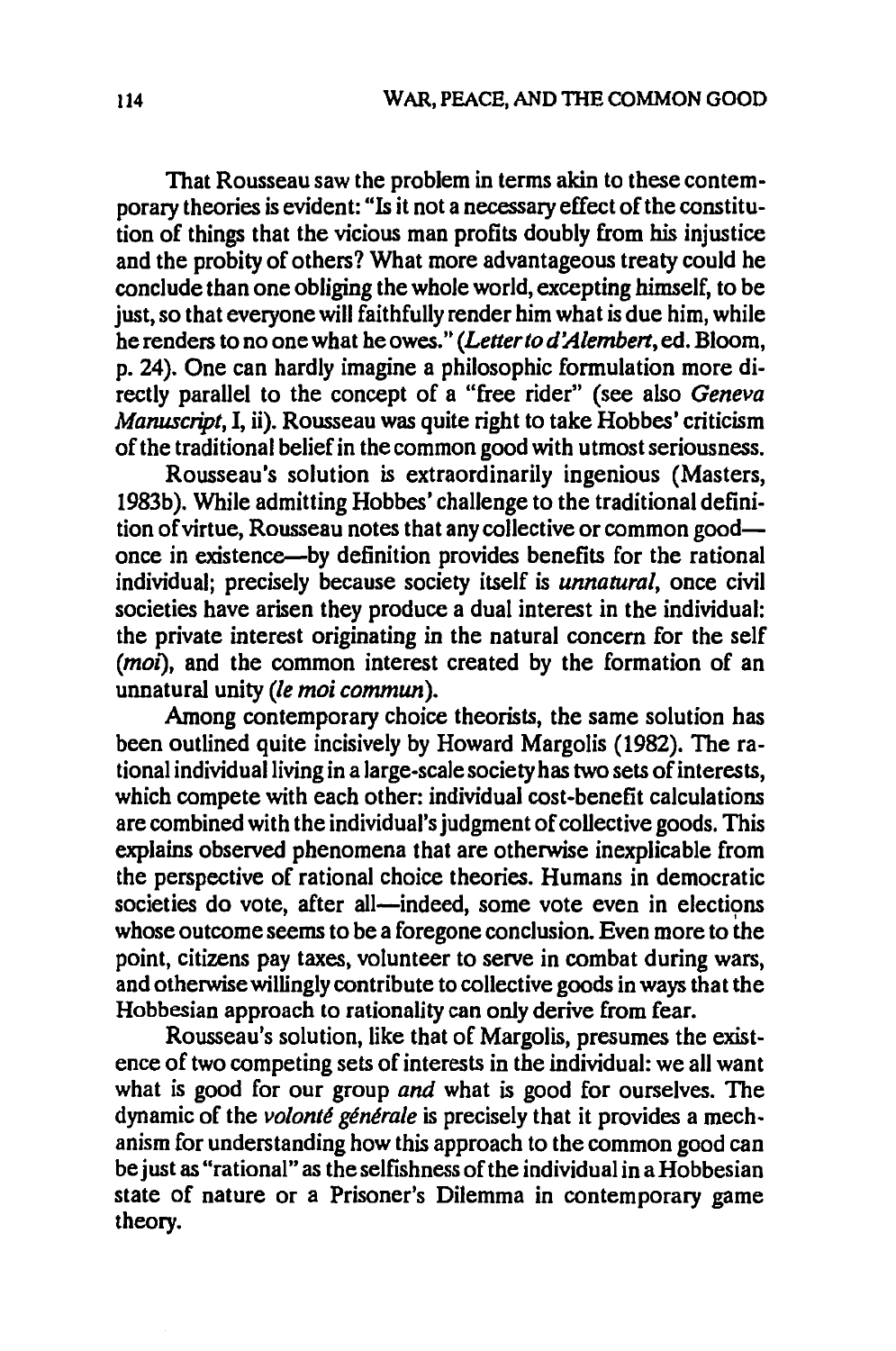There is no need here to rehearse Rousseau's concept of the general will. Rather, it should be sufficient to indicate the relevance of the footnote in which Rousseau emphasizes the inevitability of the contradiction between the "private will" and the "general will"; *l'accord de tous les intérêts se forme par opposition à celui de chacun (Social Contract,* III, iii; ed. Pleiade, ill, 371). The rational individual can know the difference between individual self-interest and the common good *precisely because they are in contradiction with each other.* The very facts that had been used throughout the tradition to challenge the traditional concept of civic unity become, for Rousseau, the basis of generalizing the will in order to discover rational grounds for sacrificing one's private benefits for the collective good.

To be sure, most citizens will not base their obedience on reasoning like that developed in the *Social Contract.* The general will is never presented by Rousseau as a *description* of the thought process of the majority; the "violent reasoner" of Diderot's "Natural Right" is, like Hobbes *(First Discourse)* or Rousseau himself *(Geneva Manuscript,* I, ii), a philosopher engaged in the potentially destructive effort to find a rational explanation for human social institutions. As the subtitle of the *Social Contract* reminds us, Rousseau's work presents "Principles of Political Right" that are intended to provide a theoretical foundation for the just political community.

### III. The General Will, Christianity, and the Shame of the Guilty

Rousseau's answer to the ancient problem of the one-ness of a political community composed of many private individuals changes the terms of political discourse. His thought is profoundly original because, in place of the concepts of "the Common Good," "Virtue," and "Obedience to Law," Rousseau focuses on the dialectics of the "Will." To put it more precisely, many thinkers have emphasized the contradiction between the "private interest" and the "general interest." Rousseau transforms this contradiction into the conflict between the "private *will"* and the "general *will."* It is important to reflect on the implications of this shift.

That humans should be understood in terms of willing or choosing, rather than in terms of "objective" interests, is implicit in Rousseau's criticism of a mechanistic or determinist philosophy of human nature in Part I of the *Second Discourse:* Ce n'est donc pas tant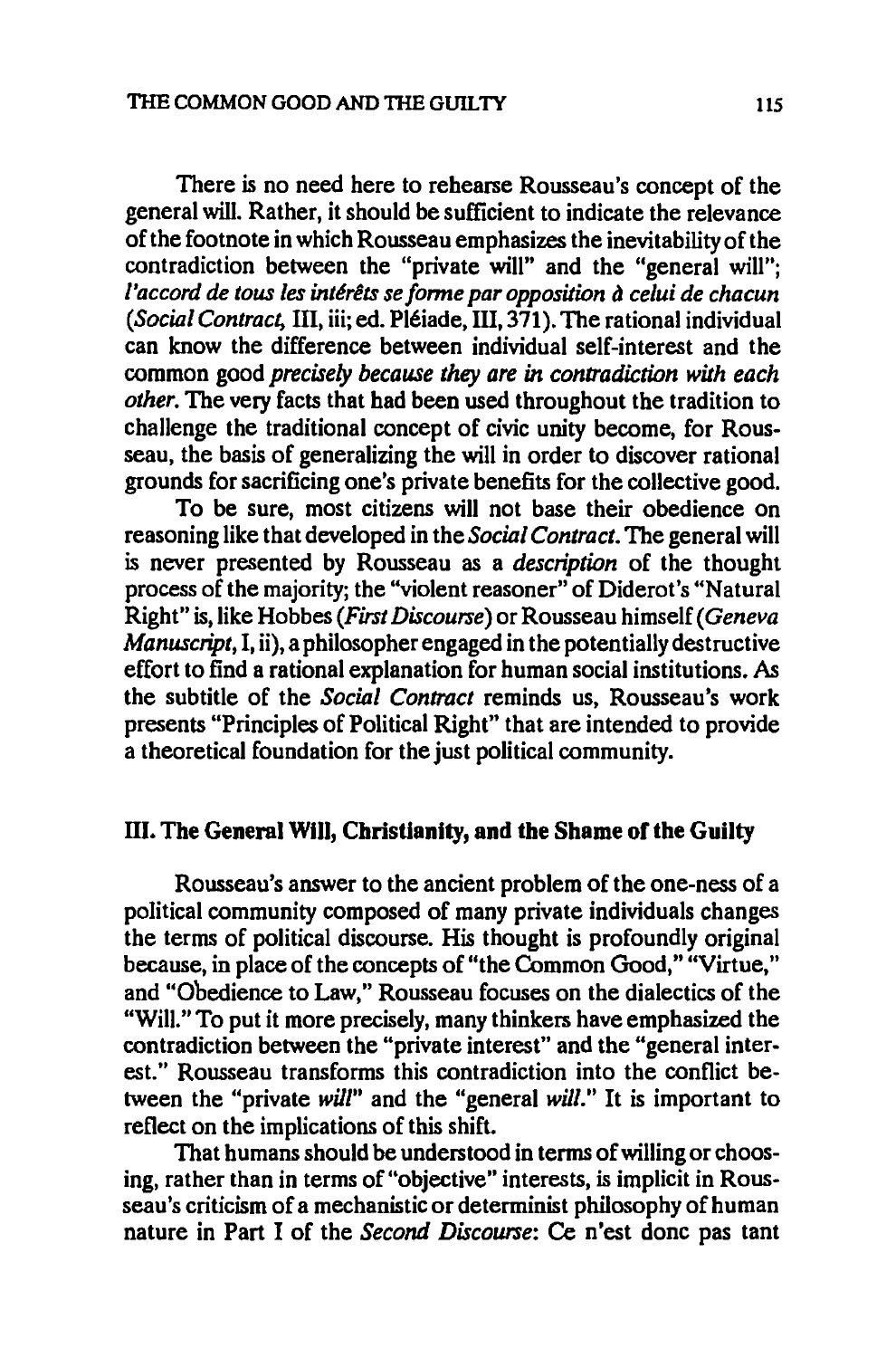l'entendement qui fait parmi les animaux la distinction spécifique de l'homme que sa qualité d'agent libre (Part I; Pléiade, III, 141). Rousseau asserts that "perfectibility" is the defining characteristic of human nature because there would be "dispute" over his claim that the uniqueness of our species is its "free will."

One reason for this reticence is doubtless the radical materialism of Hobbes, which was shared by a number of the philosophes among Rousseau's audience. For Hobbes, the words "free will" are, like "round quadrangle," inherently contradictory; this denial of any "metaphysical or moral" concept of the immaterial or spiritual will seems to have been shared by thinkers like d'Holbach, la Mettrie, and perhaps Diderot. Although Rousseau shared their rejection of the orthodox dogmas, he sought to contest their theories—and while Rousseau's criticism was motivated by practical concerns, it is important to ask whether it might also be traced in part to the personal religious beliefs of Jean-Jacques.

In constructing his "principles of political right," Rousseau focused on the *will* of the citizen, not on interests, passions, or other material causes of behavior. Since Hobbes had shown that it is perfectly possible to talk about the will without talking about "free will," Rousseau's formulation of the political problem is accessible to readers who share the rational or atheistic perspective of the philosophes; this emphasis on the *will* may thus explain some of the psychological acuteness of the political teaching of the Social Con*tract.* Despite the prudential reasons for Rousseau's terminology, however, the conceptualization of the common good in terms of the "general will" cannot be entirely divorced from theological and metaphysical considerations.

To be sure, Rousseau was extremely careful to present his political teaching on strictly non-theological grounds. Even in the *Emile* and the *Nouvelle He/oise,* Rousseau presents a "Profession of Faith" in the mouths of fictional characters in order to underline the objections to any "metaphysical" system. There is, nonetheless, some evidence that Rousseau himself rejected simple materialism in the name of a personal doctrine linking Deism, freedom of the will, and the "common good" of the entire universe. Hence, in the *Letter to Voltaire* of August 18, 1756, Rousseau wrote:

Je ne vois pas qu'on puisse chercher la source du mal moral ailleurs que dans l'homme libre, perfectionné, partant corrompu; et, quant aux maux physiques,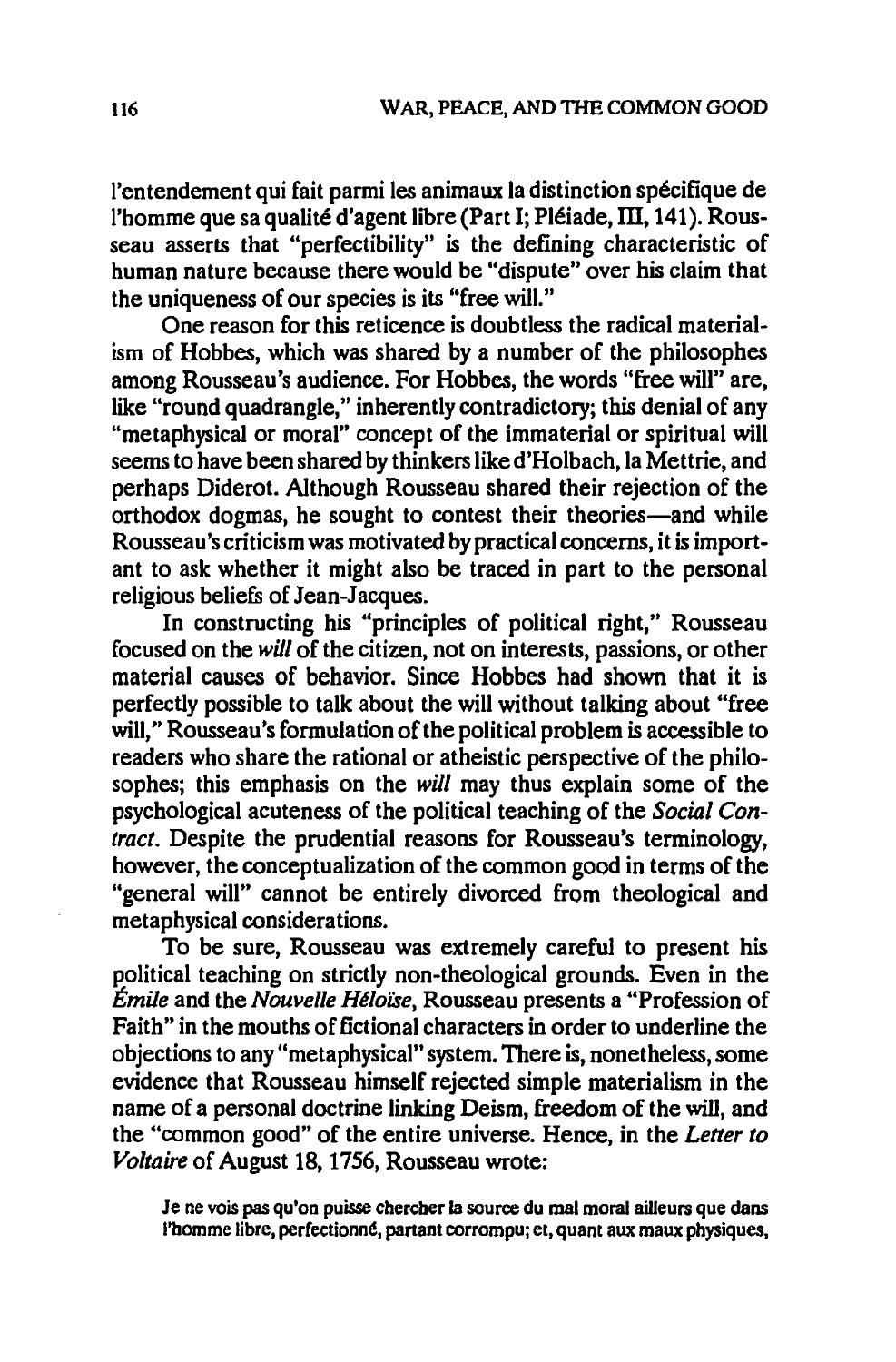si la matière sensible et impassible est une contradiction, comme it me le semble, ils sont inévitables dans tout système dont l'homme fait partie ... *(Œuvres complètes, ed. Launay, II, 317).* 

While Rousseau's major works focus on the observable process of "perfectibility" *(Second Discourse)* and the resulting conflict of private wills with the common good *(Political Economy, Social Contract),* an understanding of his teaching may therefore be improved by considering what he meant by the phrase *bien general* when discussing "Providence" in the *Letter to Voltaire* (ed. Launay, II, 320).

As René Sève showed at the last meeting of the North American Rousseau Society in Ottawa, the concept of *la volonte generale* is in its origins a theological one. It was Malebranche who used this formula to articulate how God's will and God's justice could be related to the human experience of evil. Rousseau seems, however, to have gone to great pains to articulate his political teaching in a secular form that transforms such theological concerns into human phenomena that can be understood without reference to religious faith (and particularly without reference to Christian revelation).

When Rousseau first presented his understanding of the evolution of political life in the *Second Discourse,* he contented himself with the view that the earliest society consisted of a few *conventions generales* or Laws (Pleiade, ill, 180) and interpreted this agreement in terms of a change in the "wiU" of those involved:

Le Peuple ayant, au sujet des relations Sociales, réuni toutes ses volontés en une seule, tous les articles sur lesquels cette volonté s'explique, deviennent autant de Loix fondamentales qui obligent tous les membres de I'Etat sans  $exception$ ... (Piéiade, III, 184-85).

Diderot challenged the theoretical perspective of the *Second Discourse* in his article on *Droit Naturel* in Volume V of the *Encyclopedie,* restating the traditional defense of the common good as a rational and moral obligation. One of the arguments that Diderot used to challenge Rousseau's account of human evolution was a secular transformation of Malebranche's concept. Having described Rousseau's stage of the war of all, Diderot imagines a "violent reasoner" who presents the rational arguments against social cooperation discussed above; for Diderot, such a rationalist needs to be led to see that justice flows from the *volonté générale de l'espèce humaine*. When Rousseau rejects this criticism in Book I, Chapter ii of the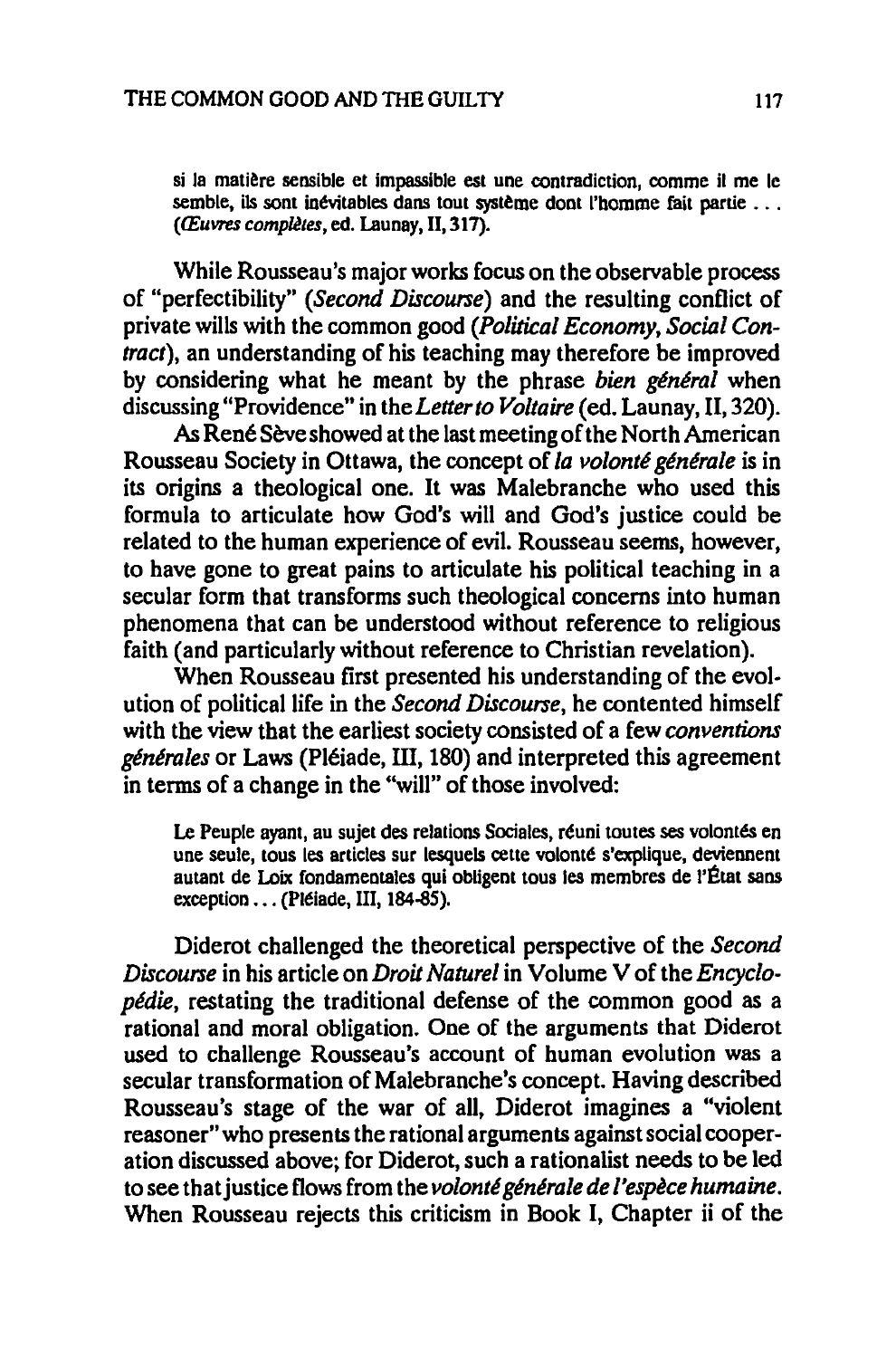*Geneva Manuscript,* which was ultimately deleted from the *Social Contract,* he adopts the position of the Hobbesian "violent reasoner" as his own view while rejecting Diderot's assumption that a *volonte generale* in human terms can be associated with the entire human race.

These details in the elaboration of Rousseau's most famous concept remind us that, from the outset, he emphasized that the issue of justice and political obedience depends on an analysis of the "will"; it is also apparent, however, that he is concerned with the will of individual human beings, not the will of God. Even if "justice" comes from God-and there is reason to believe that Rousseau personally believed that it did-God's will is not directly knowable as a foundation of human political life *(Social Contract, III, vi)*; for all practical purposes, *vox populi*, *vox del*.

The theological account of evil exemplified by Malebranche's concept of God's *volonté générale* leads the individual who has violated God's law to experience guilt and repentance for substituting a private or sinful will for the will of God. While Rousseau's political teaching substitutes an act of the sovereign people for a divine injunction, it too makes possible a feeling of guilt and contrition on the part of those who violate the law. For the theologian, Man is only free when he freely wills to do God's will, since only by so doing is one free from the impulsion of material and sinful desires. In articulating a secular political teaching on the basis of this tradition, Rousseau likewise associates human freedom with acting on the basis of a higher will than that of the individual's selfish desires.

This transmutation of traditional theological and philosophical debates about the origins of the good and of justice reflects in part a concern for the psychological response to evil and wrong-doing. For Rousseau, the materialists among the philosophes had followed Hobbes in mistaking a rational theory of explanation for a plausible public teaching; since reason is so unnatural to the human species, for most citizens the civic bond will depend on emotions and feelings rather than a rational calculus of costs and benefits. In the long note at the end of the "Profession of Faith of the Savoyard Vicar," for example, Rousseau speaks in his own name in ridiculing the idea of any view of moral obligation that could operate effectively without belief comparable to that of traditional religion. Fear of punishment after death (the most common form of the feeling of guilt) can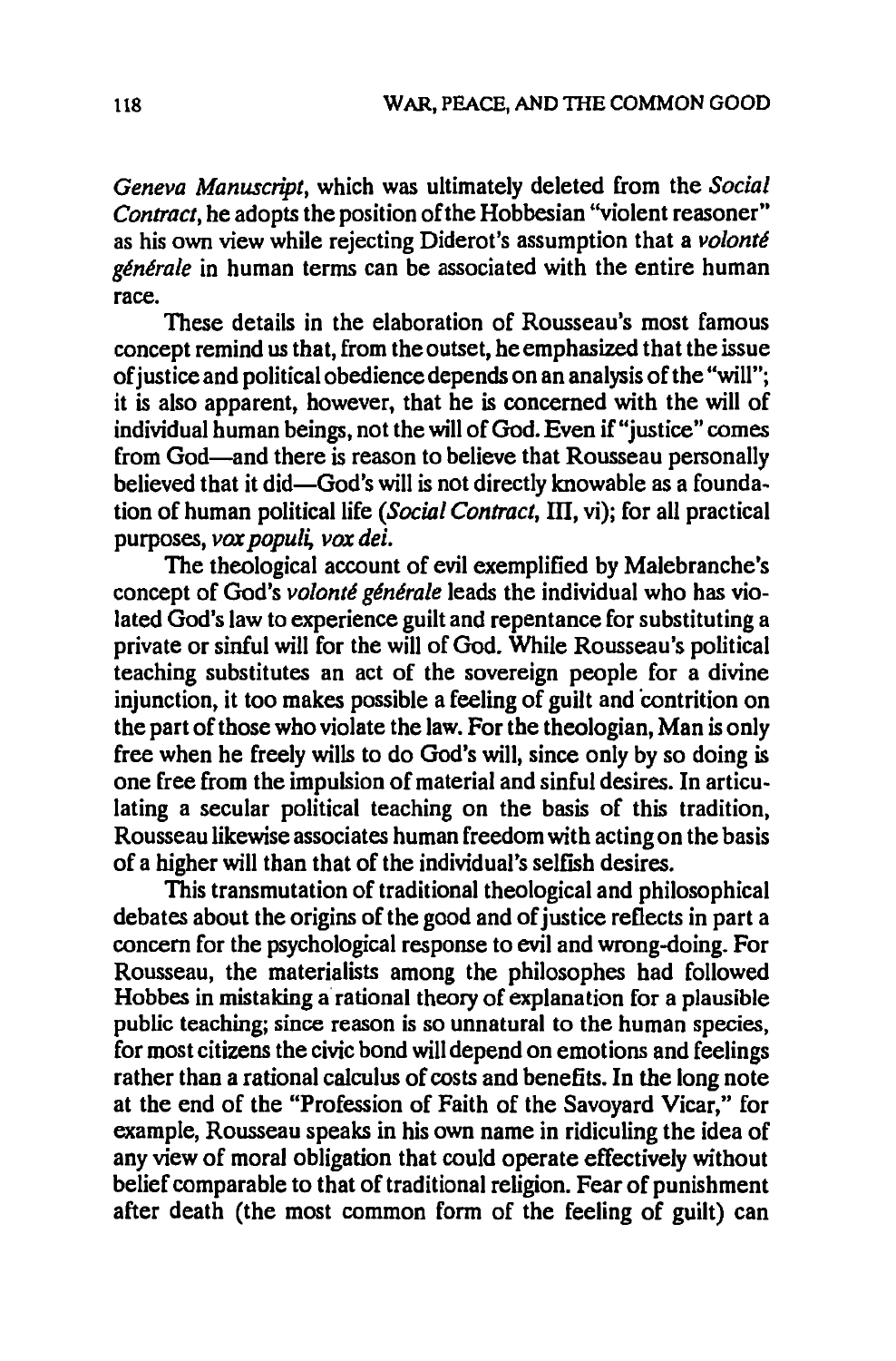supplement a Hobbesian sovereign, but is still inadequate because "fear does not stimulate, it restrains" *(Corsica).* 

This concern for the emotions and beliefs of the average or nonphilosophic citizen helps explain some formulations in the *Social Contract* that have bothered interpreters who consider only the tradition of political theory as narrowly defined in most textbooks. In particular, Rousseau's famous assertion that punishing a citizen for violating the law is only "forcing him to be free" (I, vii; Pleiade, II, 364) takes on new meaning. From a conventional point of view, this is seemingly a contradiction in terms; from Rousseau's perspective, it is a psychological explanation of why a criminal could "consent" to his own punishment *(Social Contract,* II, v; Pleiade, III, 376). For Hobbes, there is *no* rational reason why any guilty criminal should ever freely consent to being punished for his violation of the law. Rousseau found such a view both inconsistent with the observed feelings of *some* guilty individuals and dangerously reliant on fear as the only source of civil obedience. Someone punished for a crime can even feel a sort of pride in taking responsibility for his actions, thereby demonstrating that his participation in a human social community has been freely chosen with regards to responsibilities as well as benefits.

The *Geneva Manuscript* provides confirmation that Rousseau was concerned with the motivations and feelings of the citizen that had been ignored in Hobbesian political principles. In the first draft, the paragraph of the *Social Contract* (I, vii) that asserts a citizen could be "forced to be free" began:

Afin done que Ie contrat social ne soit pas un vain formulaire, il faut qu'indépendamment du consentement des particuliers, le souverain ait quelques garants de leurs engagements envers la cause commune. I.e serment est ordinairement Ie premier de ces garants; mais comme iI est tire d'un ordre de choses tout à fait différent et que chacun selon ses maximes internes, modifie à son gré l'obligation qu'il lui impose, on y compte peu dans les institutions politiques, et l'on préfère avec raison les sûretés plus réelles qui se tirent de la cbose meme *(Geneva Manuscript,* I, iii; ed. Launay, TI, 398).

The concept of the general will is a rational, secular substitute for the religious obligations that, since the triumph of Christianity, can no longer directly serve as the basis of pride, shame, and the *feeling* of moral obligation *(Social Contract,* IV, viii).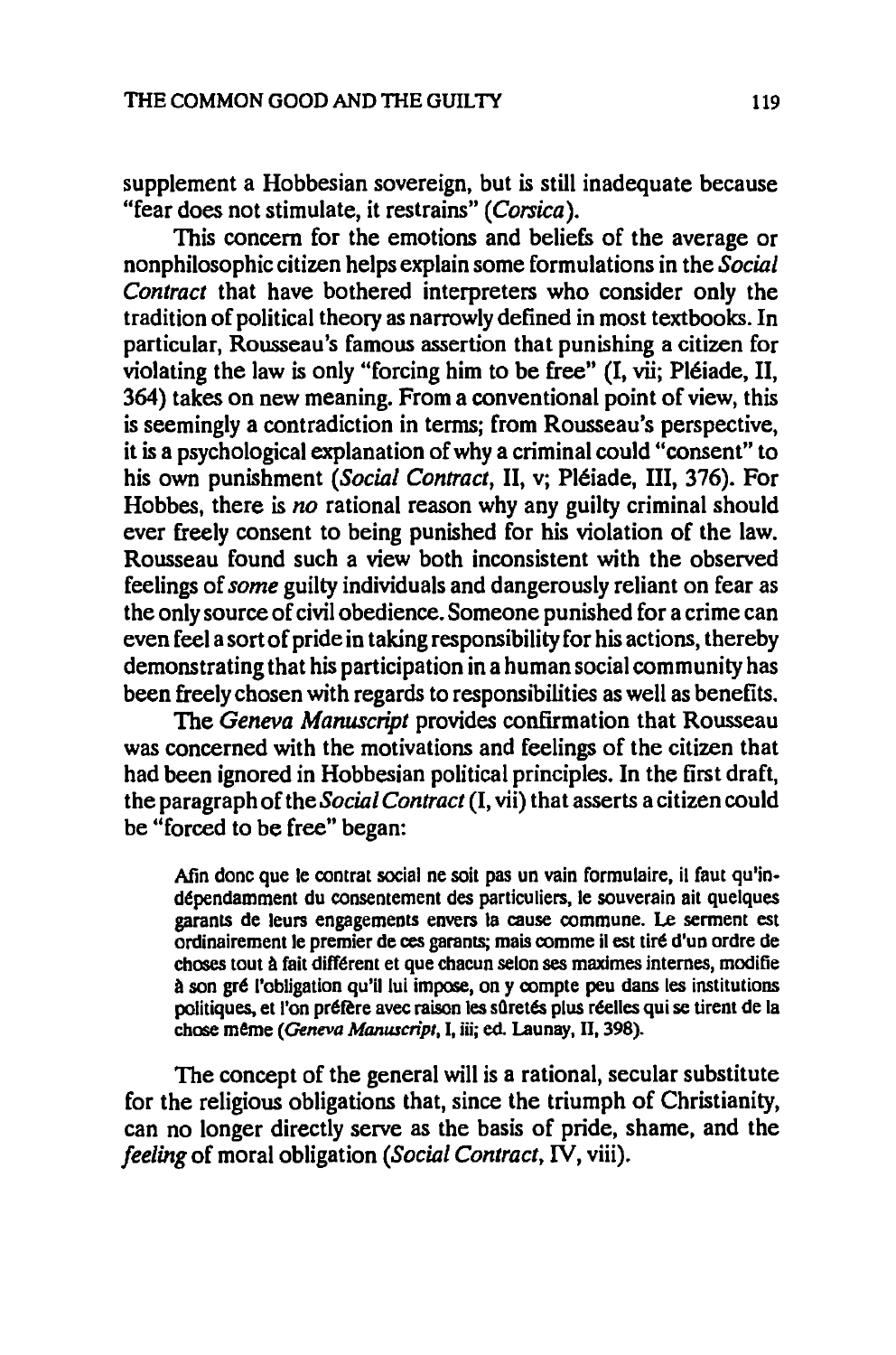#### IV. Conclusions

Rousseau's political teaching is more complex than it first appears. On the one hand, he brings together issues that had been articulated by philosophers as diverse as the Sophists, Plato, Aristotle, Hobbes, and Diderot; on the other, he links these concerns to questions of theology and moral feeling that are not always articulated in political philosophy. Equally striking is the parallel between Rousseau's understanding of the problem and the contemporary formulations in theories of rational choice and sociobiology (Masters, 1983b). If nothing else, the fame of the *Social Contract* would seem to rest on the fact that Rousseau articulated some of the truly perennial issues in human thought.

If Rousseau's work remains of contemporary interest, however, it is also because of the originality and depth of his proposed solution of the political problem. For Rousseau, a rational and intellectually satisfactory *theory* must also explain why, in political practice, justice is primarily a matter of *feeling*. Unlike the utilitarian tradition derived from Hobbes, therefore, Rousseau combines a cost-benefit calculus of interest with a teaching that seeks to explain the public-spirited pride of the warrior and the shame of the guilty. By transforming a traditional theological concept into a secular political principle, Rousseau leaves the question of God to one side-or at least, makes it possible to convert this issue into a prudential matter of political religion for those of his readers who deny the existence or political relevance of God.

It remains to be seen, of course, whether Rousseau's "Principles of Political Right" can fully satisfy the needs of political discourse. Perhaps no single theoretical formulation could ever "resolve" the debates about justice and legitimacy in human societies. For the present, it is enough to have suggested that there are still good reasons to treat the *Social Contract* as one of the true "classics" in the Western tradition.

> *Roger Masters, Dartmouth College, and Christopher Kelly, University of Maryland, Baltimore County*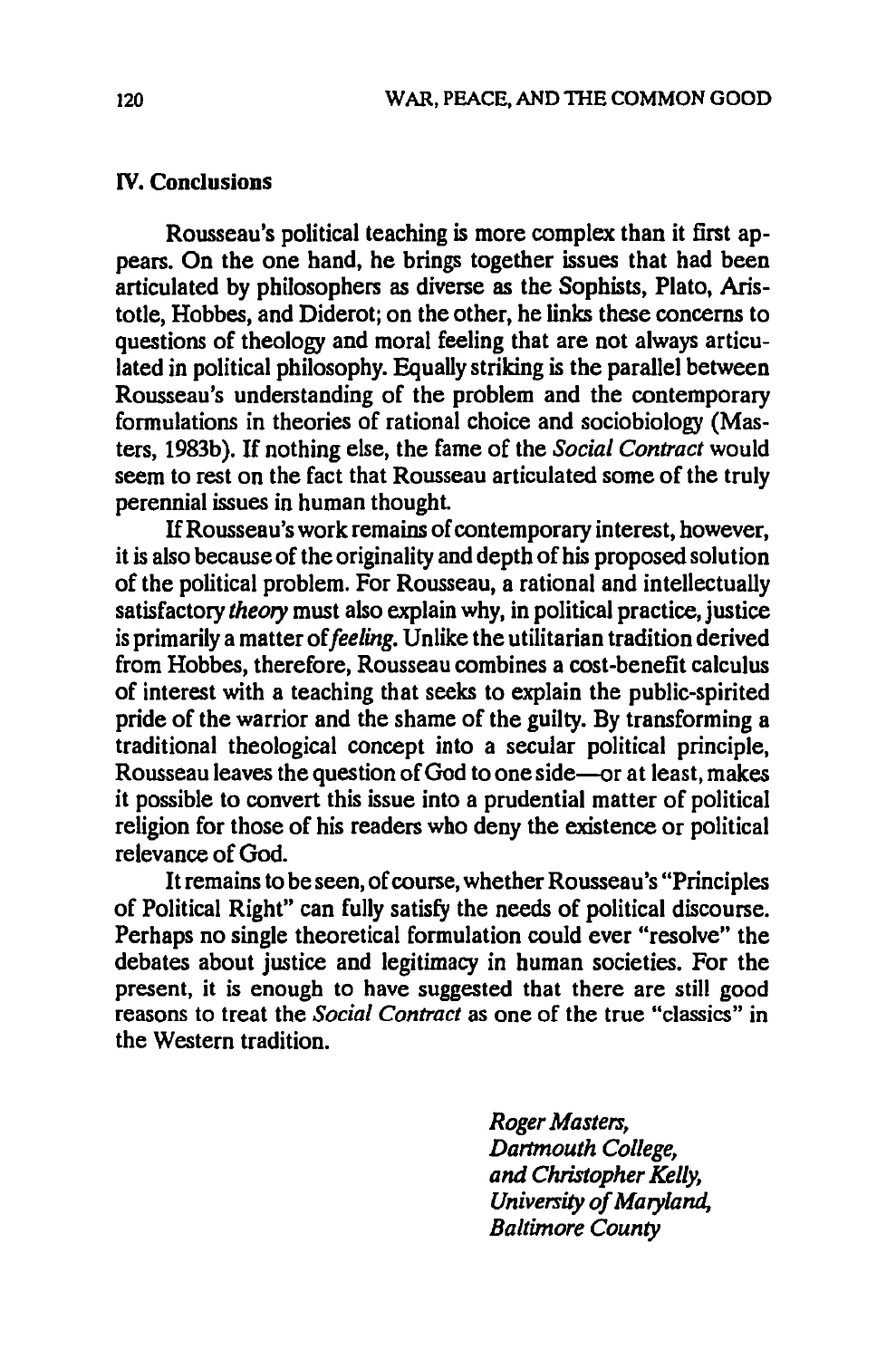#### **Bibliography**

- ALEXANDER. Richard D. 1974. Evolution of Social Behavior. *Annual Review of Ecology and Systematics.* 5:25-83.
- AXELROD. Robert. 1983. *The Evolution of Cooperation.* Cambridge: Harvard University Press.
- CAMPBELL, Donald T. 1972. On the Genetics of Altruism and the Counter-Hedonic Components in Human Culture. *Journal of Social Issues,* 28:21-37.
- DOWNS. Anthony. 1954. *An Economic Theory of Democracy.*  New York: Harpers.
- GRUTER. Margaret. and Masters. Roger D. 1986. *Ostracism: a Social and Biological Phenomenon.* New York: Elsevier.
- HAMILTON. William D. 1964. The Genetical Evolution of Social Behavior. *Journal of Theoretical Biology.* 7: 1-52
- HARDIN. Garrett. 1968. The Tragedy of the Commons. *Science.*  162: 1243-48.
- MARGOLIS. Howard. 1982. *Selfishness, Altruism, and Rationality.*  Cambridge: Cambridge University Press.
- MASTERS. Roger D. 1968. *The Political Philosophy of Rousseau.*  Princeton: Princeton University Press.
- MASTERS. Roger D. 1983a. The Biological Nature of the State. *World Politics.* 25: 161-93.
- MASTERS. Roger D. 1983b. The Duties of Humanity: Legal and Moral Obligation in Rousseau's Thought. In F. Eidlin, ed., *Constitutional Democracy: Essays* in *Comparative Politics.*  Boulder, CO: Westview Press, pp. 83-105.